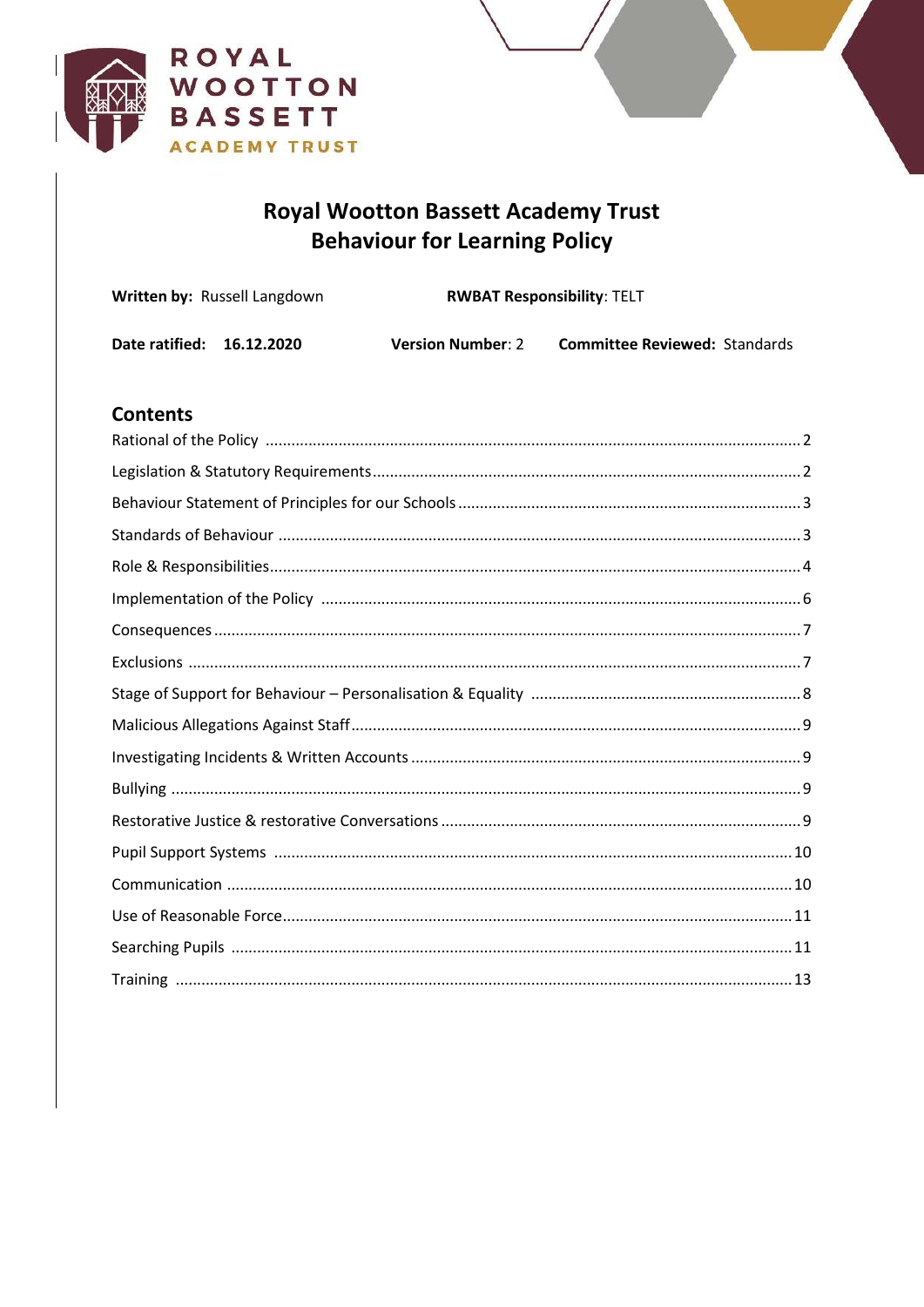# <span id="page-1-1"></span><span id="page-1-0"></span>**Rational of the Policy**

The Royal Wootton Bassett Academy Trust (RWBAT) believes that excellent behaviour *"is a necessary condition for effective teaching to take place." (Education Observed 5 – DES 1987)* 

The RWBAT Trustee Board accepts this principle and seeks to create and maintain an environment in their schools, which encourages and reinforces good behaviour. Furthermore, it is acknowledged that society expects good behaviour as an important outcome of the educational process.

This policy is addressed to all staff, all pupils and all parents; it also applies to the wider school communities. A copy of this policy can be found on the RWBAT and individual school websites, or a hard copy can be requested directly from schools; parents and carers will be reminded of this on an annual basis. This policy will be reviewed annually, or sooner if legislation or school systems and processes necessitate.

This policy can be made available in large print or other accessible format if required.

## **Aims**

This policy aims to:

- **•** Provide a **consistent approach** to behaviour management
- **Define** what RWBAT schools consider to be unacceptable behaviour, including bullying
- Outline **how RWBAT pupils are expected to behave**
- Summarise the **roles and responsibilities** of different people in the RWBAT school community with regards to behaviour management
- Outline our system of **rewards and sanctions**

## **Legislation & Statutory Requirements**

This policy is based on advice from the Department for Education (DfE) on:

- Behaviour and discipline in schools
- Searching, screening and confiscation at school
- The Equality Act 2010
- [Use of reasonable force in schools](https://www.gov.uk/government/publications/use-of-reasonable-force-in-schools)
- Supporting pupils with medical conditions at school
- Education and Inspections Act 2006

It is also based on the [special educational needs and disability \(SEND\) code of practice.](https://www.gov.uk/government/publications/send-code-of-practice-0-to-25)

In addition, this policy is based on:

- Schedule 1 of the [Education \(Independent School Standards\) Regulations 2014;](http://www.legislation.gov.uk/uksi/2014/3283/schedule/made) paragraph 7 outlines a school's duty to safeguard and promote the welfare of children, paragraph 9 requires the school to have a written behaviour policy and paragraph 10 requires the school to have an anti-bullying strategy
- [DfE guidance](https://www.gov.uk/guidance/what-academies-free-schools-and-colleges-should-publish-online) explaining that academies should publish their behaviour policy and antibullying strategy online

This policy complies with our funding agreement and articles of association.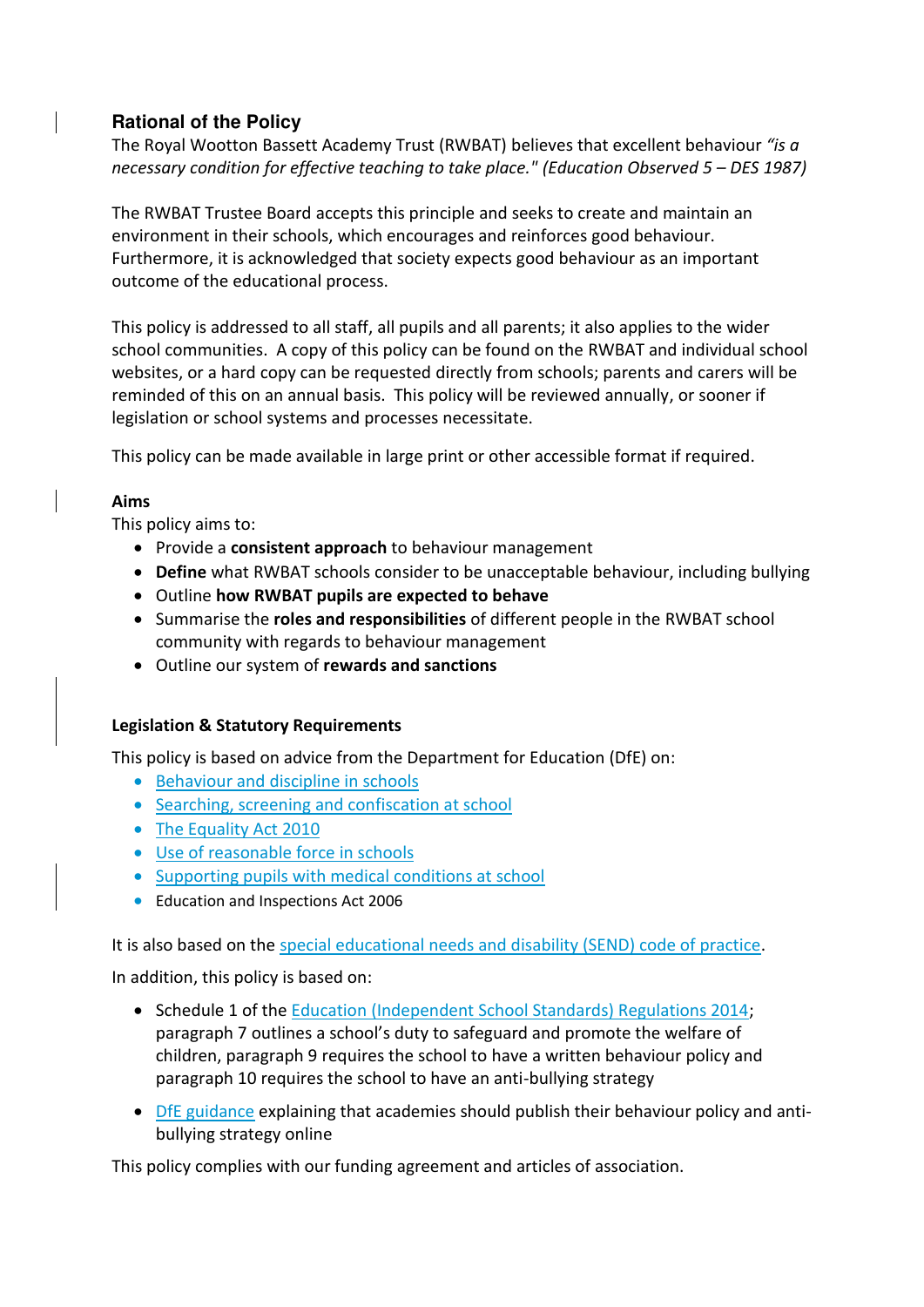# <span id="page-2-0"></span>**Behaviour Statement of Principles for our Schools**

- To create a positive teaching and learning culture for all pupils
- To create an environment which encourages and reinforces good behaviour
- To define acceptable standards of behaviour
- To encourage consistency of response to both positive and negative behaviour
- To promote self-esteem, self-discipline and positive relationships modelled at all times by the adults in the school community
- To ensure that the schools' expectations and strategies are widely known and understood by pupils, school staff, and parents/carers
- To encourage the involvement of pupils, parents/carers, school staff, and other stakeholders in the implementation of this policy
- To ensure every pupil is valued and encouraged to develop a sense of responsibility for their own learning and to the community at large.
- To develop a positive school ethos that celebrates all achievement through an effective and consistently applied system of praise and recognition
- To put in place appropriate interventions to support pupils with identified behaviour and learning needs, including emotional needs
- To ensure that there is a strong sense of fairness and respect, including self-respect and respect for others regardless of disability, race, culture, religion, gender, socio-economic background, sexual orientation or ability, and an understanding of the individual and shared responsibilities which underpin the rights of all members of the school community. This policy takes account of the school's public sector equality duty set out in section 149 of the Equality Act 2010.
- The RWBAT Trustee Board also emphasises that violence or threatening behaviour will not be tolerated in any circumstances.

# <span id="page-2-1"></span>**Standards of Behaviour**

We believe that a pupil can only reach their potential if learning is free from disruption. Social and moral development of pupils is as important as their academic development. RWBAT acknowledges that pupils bring a wide variety of behaviour patterns to our schools, based on differences in home values, attitudes and parenting skills.

**Misbehaviour** is defined as\*:

- Disruption in lessons, in corridors between lessons, and at break and lunchtimes
- Non-completion of classwork or homework
- Poor attitude Incorrect uniform, lateness and failure to bring equipment.

**Serious misbehaviour** is defined as\*:

- Repeated breaches of the school rules
- Failure to follow consequences
- Any form of bullying
- Sexual assault, which is any unwanted sexual behaviour that causes humiliation, pain, fear or intimidation
- Vandalism
- Theft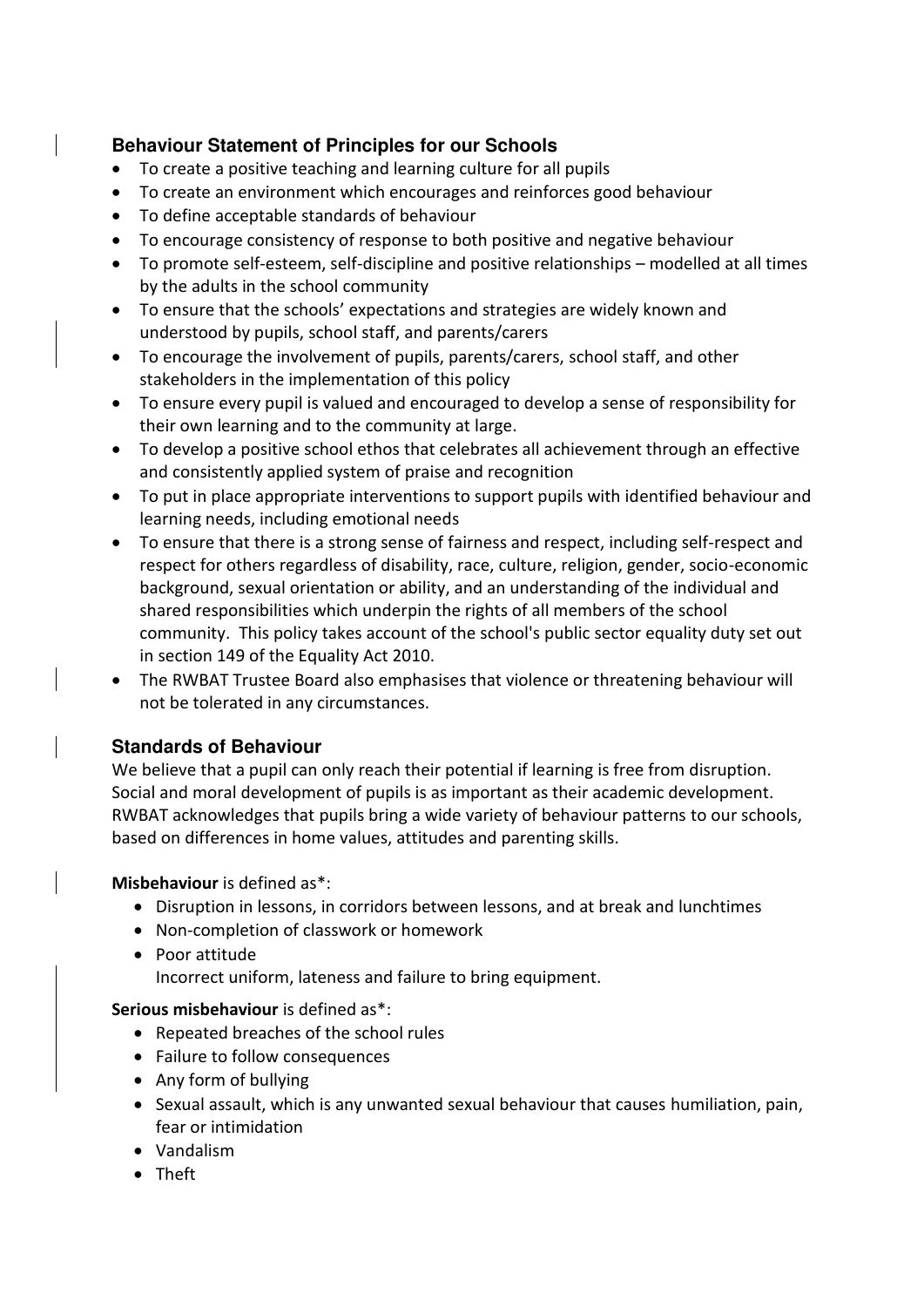- Fighting / physical assault between pupils
- Verbal or physical assault of an adult
- Smoking or vaping
- Racist, sexist, homophobic or discriminatory behaviour
- Possession of any prohibited items. These include:
	- o Knives or weapons
	- o Alcohol
	- o Illegal drugs
	- o Stolen items
	- o Smoking paraphernalia, including: Tobacco, lighters, Vapes and cigarette papers
	- o Fireworks
	- o Pornographic images
	- o Any article a staff member reasonably suspects has been, or is likely to be, used to commit an offence, or to cause personal injury to, or damage to the property of, any person (including the pupil)

\*NB: this list is not exhaustive

# <span id="page-3-0"></span>**Role & Responsibilities**

## **All Teaching and Support Staff will:**

- implement the behaviour policy consistently
- model positive behaviour
- provide a personalised approach to the specific behavioural needs of particular pupils; understanding that the quality of learning, teaching and attitudes to learning are inextricably linked and the responsibility of all staff
- listen to pupils
- encourage relationships based on kindness, respect and understanding of the needs of others;
- treat each pupil as a unique individual with their own talents and abilities, ensuring fair treatment for all regardless of: age, disability, gender, race, religion or belief, or sexual orientation
- where possible consult with pupils on matters which will affect their life at school;
- take ownership of managing behaviour, including entering incidents on SIMS and contacting home as appropriate.
- contribute to supervising a whole-school detention system.

## **Pupils will:**

- treat others with respect, kindness and courtesy;
- understand the school rules, with particular regard to 'prohibited items'
- try to do their best to understand the needs of others and offer help when they need support
- strive to achieve their personal best in everything they do;
- let others around them work without disruption;
- listen to others when they are speaking and take their views seriously even if they are different from their own;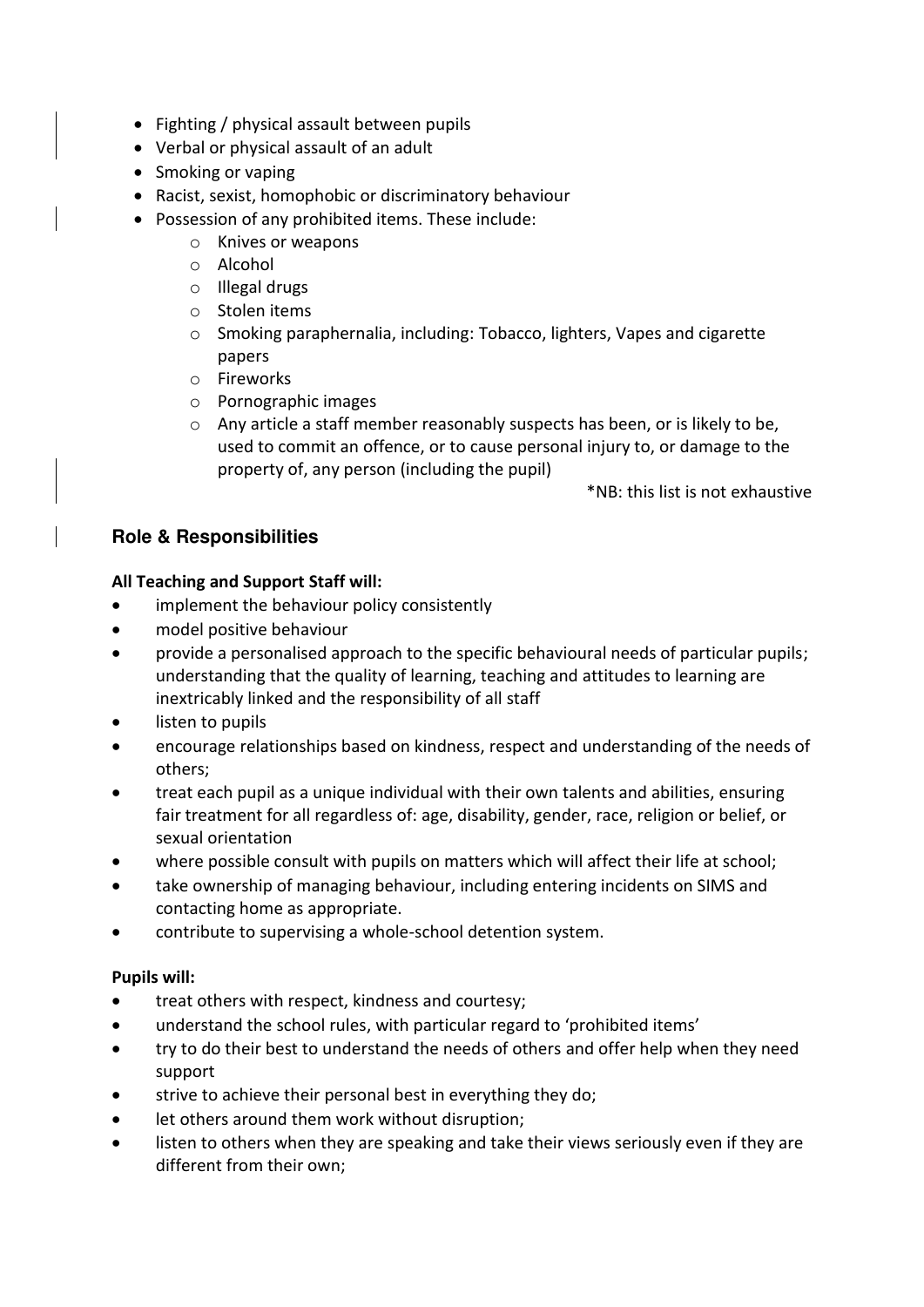- remember that everyone makes mistakes and we can learn from them;
- never resort to verbal or physical bullying or make sexist, racist, homophobic or other prejudicial comments;
- never risk the safety or health of another person;
- never interfere with, or damage, the school's property or the property of others.

## **Parents/carers will:**

- support their child in order to fulfill their responsibilities as a pupil, such as in meeting presentation expectations and having the correct equipment, as well as through attendance at relevant parental meetings
- communicate politely with the school through telephone, email, or letter and refrain from the negative use of social media
- fulfill their commitment as a parent/carer to the Home-School agreement, including **supporting decisions made by the school in relation to promoting high expectations and good behaviour.**

#### **Senior Leadership Team:**

- A member of the Senior Leadership Team will have oversight of 'Behaviour for Learning' and is responsible for all related matters at an operational and strategic level. The SLT member is responsible for reporting the impact of the policy to the Senior Leadership Team and Trustees on all related matters.
- Senior Leaders from schools within RWBAT will work together to share good practice in all matters related to personal development, behaviour and welfare.

## **Headteacher:**

- RWBAT Headteachers are responsible for reviewing and approving this behaviour policy.
- RWBAT Headteachers will ensure that the school environment encourages positive behaviour and that staff deal effectively with poor behaviour, and will monitor how staff implement this policy to ensure rewards and sanctions are applied consistently.
- It is the Headteachers' legal duty to maintain and publicise the Behaviour policy.
- It is the responsibility of the Headteachers to bring their school's Behaviour policy to the attention of pupils, parents and staff at least once a year.

#### **Trustees:**

- The RWBAT Trustee Board is responsible for monitoring this behaviour policy's effectiveness and holding the Headteacher to account for its implementation.
- Trustees of Academies have a duty under paragraph 7 of Schedule 1 to the Education (Independent School Standards) (England) Regulations 2010. They must ensure that arrangements are made to safeguard and promote the welfare of pupils. *(Behaviour & Discipline in Schools Jan 2016)*
- Trustees must take a close and regular interest in behaviour issues and should ensure that responsible staff are taking appropriate and timely action to tackle poor behaviour and are supported in their roles to do so. In order to monitor the Policy's implementation and evaluate its impact on pupil outcomes, Trustees will:
	- o understand how the school's performance compares with national data and LA averages;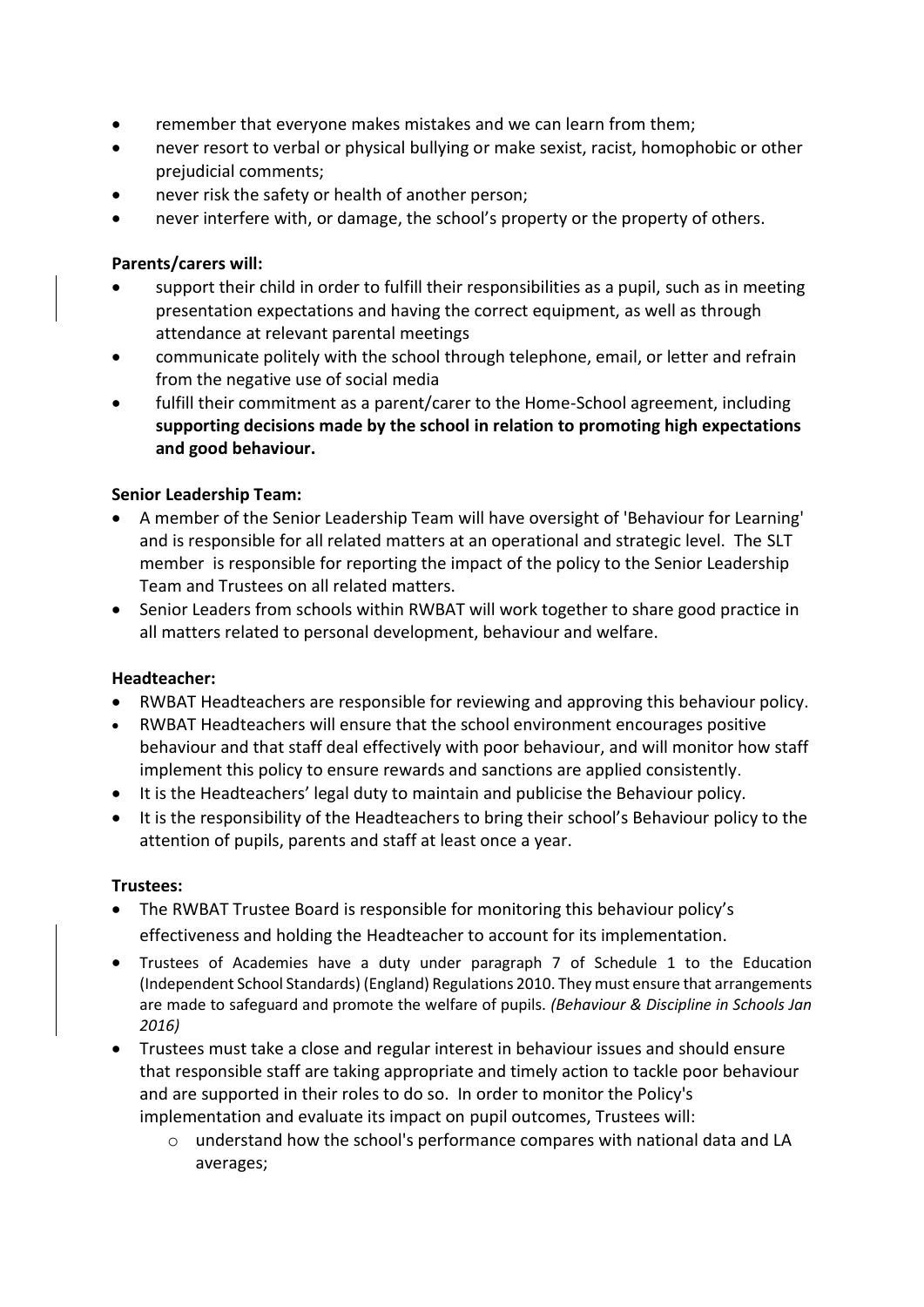- o expect that the RWBAT Trustee Board is alerted by the school's Senior Leadership Teams to any emerging problems and notable successes;
- o review the Policy annually, or sooner if legislative changes dictate.
- o consider emerging trends across schools within the Trust and support Senior Leaders in collaborative working to raise standards

**The specific responsibilities of different staff are outlined in documentation related to rewards and consequences that can be found as appendices to this policy for each RWBAT school.** 

#### <span id="page-5-0"></span>**Implementation of the Policy**

The Trustees, Chief Executive Officer, and the Headteachers intend that the school rules and the consequences provided in this policy shall also, in appropriate circumstances, be capable of regulating the conduct of pupils when they are away from RWBAT premises and outside of the jurisdiction of the school, for example on the journey to or from school, on school trips, or even during the holidays. This will normally be where the conduct in question could have repercussions for the orderly running of the school, affects the welfare of a member(s) of the school community, a member of the public, or which brings the school into disrepute.

#### **Praise & Celebration**

RWBAT schools understand that praise and celebration can be more effective than punishment in motivating pupils and that they are central to reinforcing good behaviour. Praise and celebration motivate pupils and help them to see that good behaviour is valued; the most powerful form of reward is verbal praise. Our schools are committed to recognising and celebrating good behaviour and may do so in some of the following ways: Postcards, phone calls, letters home, certificates, trips, House Points and attendance at the Prom.

More information for staff in relation to Praise and Celebration can be found in the Staff Handbook of each school.

More information for parents / carers in relation to Praise and Celebration can be found on the website of individual schools.

#### **Classroom Management**

- Guidance for staff on the school's Consequence System to manage low-level disruption to lessons can be found in the Staff Handbook of each school. This appendix also contains additional practical strategies for staff regarding managing low-level disruption
- The classroom should be a positive, safe and encouraging environment so that each pupil can learn and be successful
- De-escalation of negative behaviours should be encouraged at all times.
- Furniture should be arranged to provide an environment conducive to on-task behaviour
- Stimulating displays help to create a positive learning environment
- Differentiation is a key-learning tool; teaching the same thing to all pupils may not be appropriate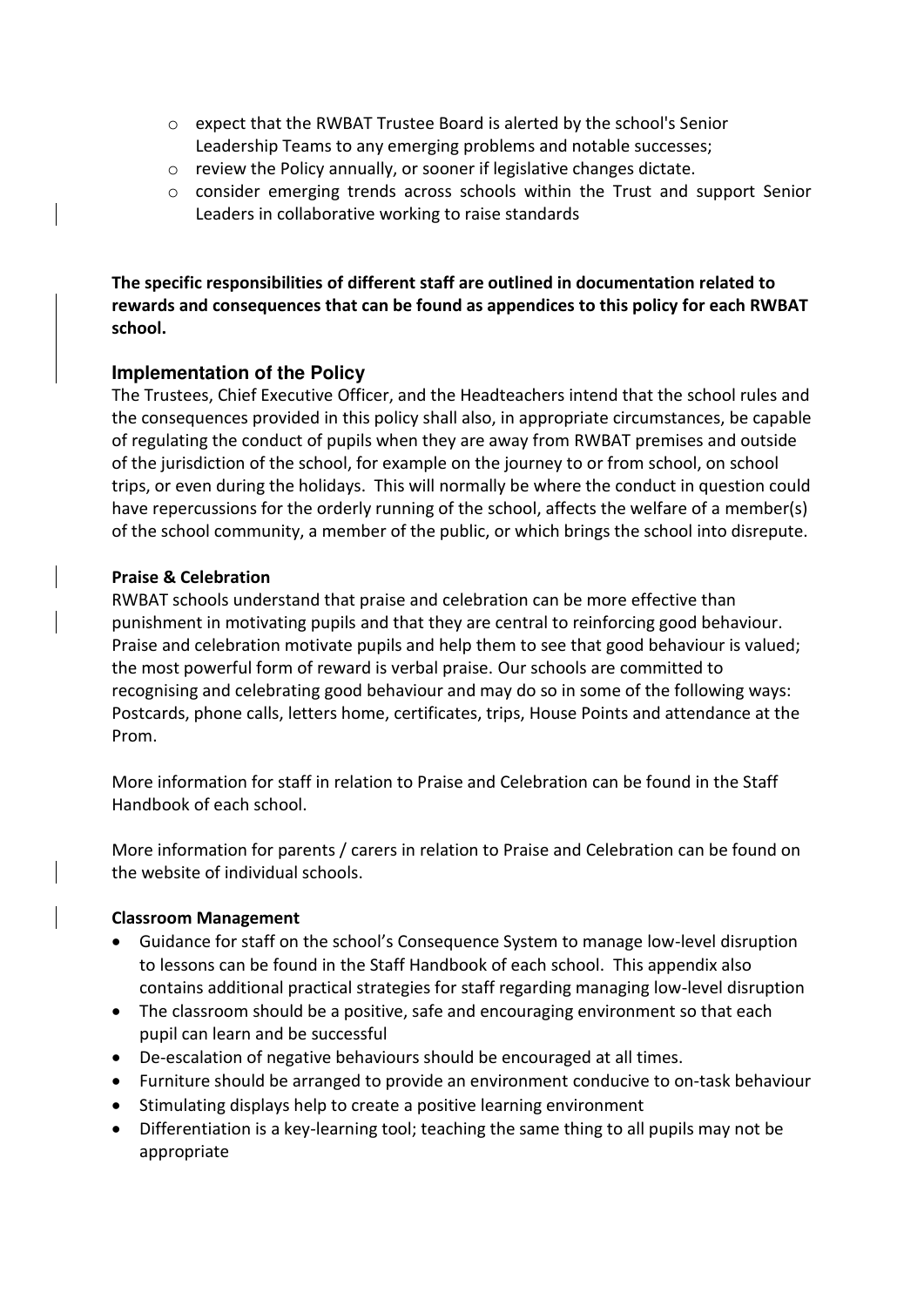- Lessons should develop the skills, knowledge and understanding in a way, which makes learning fun
- Pupils should have their work assessed regularly in a way, which shows where they are and what they need to do to improve.
- Personal and public praise should be used frequently.

More information for parents / carers in relation to consequences for pupils who do not meet behaviour for learning expectations can be found on the website of individual schools.

#### **Conduct outside of lessons**

RWBAT schools have high expectations of behaviour on school sites during unstructured times (outside of lessons), in the vicinity of the schools, and also during offsite activities, such as trips and residential. This Behaviour Policy and consequences also applies to pupil conduct outside of lessons.

#### **Detentions**

RWBAT secondary schools use Detentions as part of their consequence system to encourage pupils to recognise that their behaviour or attitude to learning has not been acceptable. When issued, detentions are compulsory. Failure to attend detentions will result in the pupil being placed in the school's Internal Exclusion Room (IER) as a consequence.

#### **Internal Exclusion Room**

This is a specially designated room for pupils whose behaviour has been unacceptable. They are supervised at all times and it runs between 8.40am and either 4.00pm, 4.30pm or 5.00pm depending on the level of consequence. Pupils are expected to work in silence and are given appropriate work to complete.

#### **IER / Exclusion Procedure**

- 1. If a pupil who is booked into the IER refuses to take their place, this will lead to a Fixed Term Exclusion (FTE), although the pupil will still be expected to return back to IER upon their return to school as part of the reintegration from Fixed Term Exclusion.
- 2. If the pupil is absent from school and does not attend their session, then the session will be automatically rebooked into the IER for the following day.

## <span id="page-6-0"></span>**Consequences**

## **RWBAT Placements**

In exceptional circumstances, a pupil may be directed to off-site education at another RWBWAT school as per section 3.15 of the DFE Exclusions Guidance (2017) in order to imprive good behaviour. Parents/Carers will be notified in advance and this placement will be for a time-limited period.

## <span id="page-6-1"></span>**Exclusions**

RWBAT schools will follow government guidance on exclusions, unless there is a good reason to depart from it. The school aims to operate within the principles of fairness and natural justice. Exclusions guidance states that exclusions can take the form of: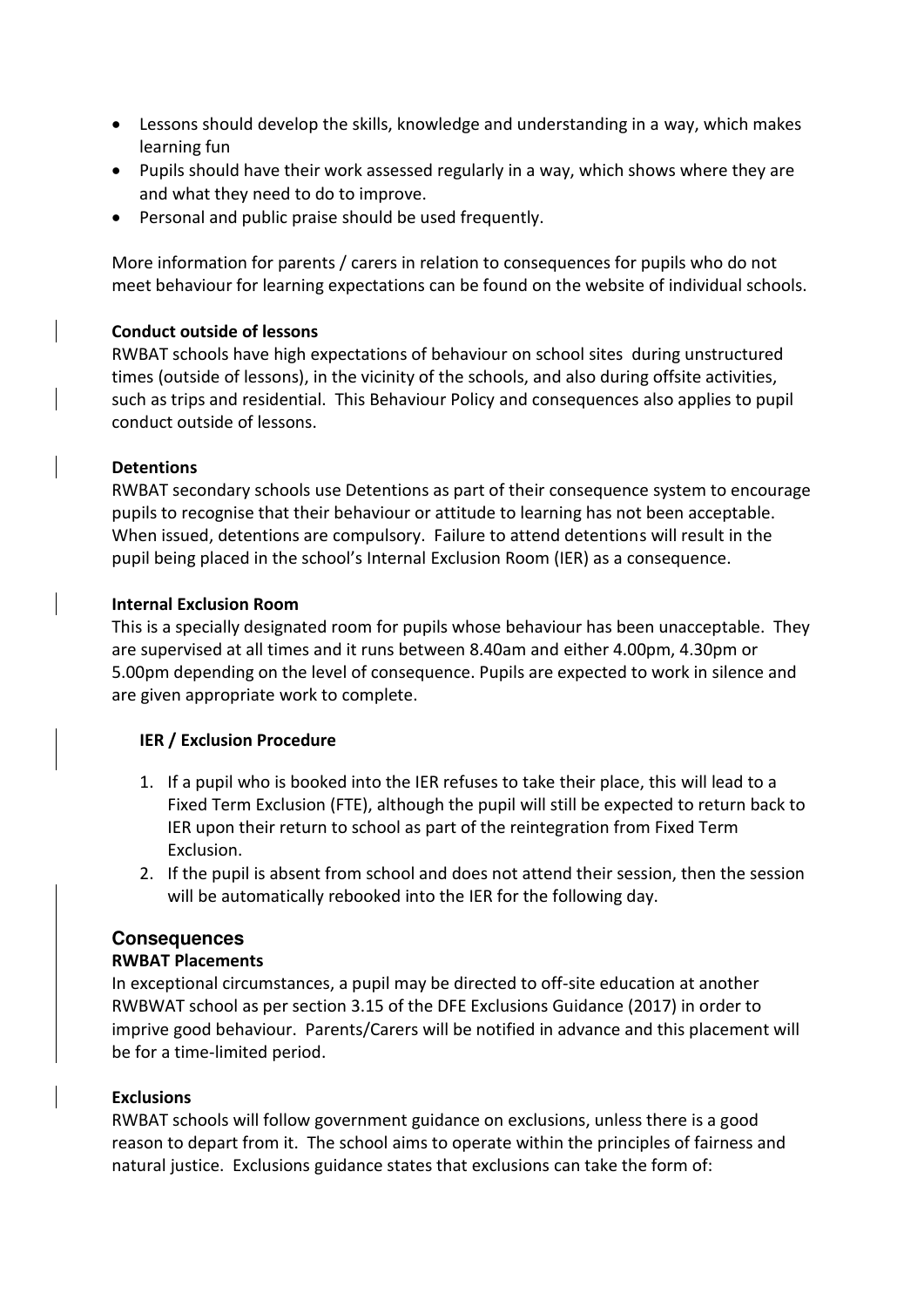- Fixed Term Exclusions;
- Permanent Exclusions;
- Lunchtime Exclusions or Removal.

The schools' policies on exclusions applies to serious breaches of discipline occurring on and off of the school premises. The Exclusions Policy must be consulted and followed in all matters where a pupil needs to be excluded from the school site. Only the Headteacher has the authority to exclude a pupil.

Where an investigation is taking place a pupil may need to remain on Internal Exclusion with an appropriate member of staff.

RWBAT schools may operate different policies to exclusions depending on which Local Authority (LA) they are located within, or which LA their pupil(s) live in.

Please see the Exclusions Policy for further information related to Exclusions.

#### **Lateness**

Good punctuality is a vital life skill and therefore lateness to school is unacceptable and is taken very seriously. In RWBAT secondary schools, consequences will be issued for any pupil who is late to school. Parents will be notified by text or email.

#### **Equipment**

Being prepared is another important life skill and therefore failure to bring equipment to school is unacceptable and is taken very seriously. Consequences will apply for any pupil who fails to bring their equipment to school.

## <span id="page-7-0"></span>**Stage of Support for Behaviour – Personalisation & Equality**

RWBAT schools understand that the use of sanctions must be reasonable and proportionate to the circumstances of the case and that account must be taken of a range of individual pupil needs in determining the appropriate use of such sanctions, including the pupil's age, any special educational needs or disability and any religious requirements affecting the pupil. RWBAT schools should also consider Safeguarding arrangements in all decisions related to behaviour. Reasonable adjustment should be considered where appropriate. RWBAT schools follow the Fair Access Protocol of the Local Authority within which they are located.

More information for parents / carers in relation to the Graduated Response and support for pupils who do not meet behaviour for learning expectations can be found on the website of individual schools.

More information for staff in relation to the Graduated Response and support for pupils who do not meet behaviour for learning expectations can be found in the Staff Handbook of each school.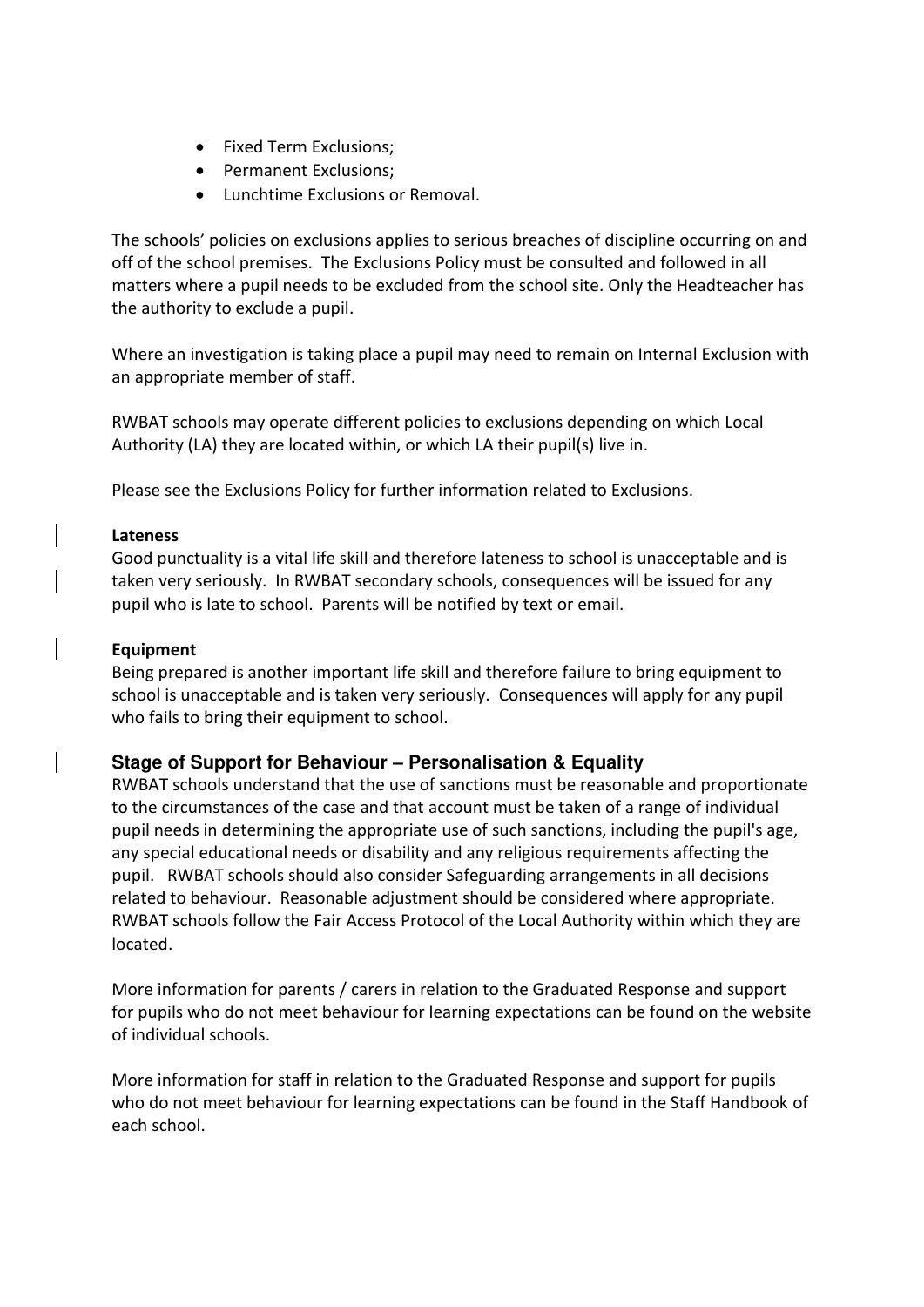## <span id="page-8-0"></span>**Malicious Allegations Against Staff**

Where a pupil makes an accusation against a member of the RWBAT staff and the accusation is shown to have been deliberately invented or malicious, the Headteacher will consider whether to take disciplinary action in accordance with this policy. This may include a referral to the police to consider if action might be appropriate against the accused.

Where such an allegation is made, appropriate support will be provided to the member(s) of staff affected.

## <span id="page-8-1"></span>**Investigating Incidents & Written Accounts**

General guidance is that pupils should always have an opportunity to express their version of events. Alleged victims, perpetrators and witnesses, if applicable, will have the opportunity to make a written account from which members of staff can determine a bestfit outcome to an incident **on the balance of probabilities.**

Written accounts should be supervised by the member of staff initially dealing with the incident; the pupil should be able to have an adult scribe for them should they not be able to write their own account. Pupils will sign and date their accounts as a true record of events. Parents/Carers will not be contacted in advance of their child writing an account. Written accounts will be retained by the individual school.

## <span id="page-8-2"></span>**Anti-Bullying**

Bullying is not tolerated at RWBAT schools. Preventative work through assemblies, I LEARN, Personal Development Days, Pupil Council, Year Leader / Student Manager 'open-door' during unstructured times, Restorative conversation techniques, and other activities help to promote positive behaviour.

More information for parents / carers in relation to RWBAT schools' Anti-Bullying policy, can be found on the website of individual schools.

#### Cyber Bullying

Under the Education and Inspections Act 2006, RWBAT schools have the power to regulate conduct outside school and to apply sanctions. If a cyber-crime may damage discipline, as in targeting a teacher, RWBAT schools can act. Similarly, if cyber bullying affects a pupil in school, RWBAT schools can act.

The Protection from Harassment Act 1997 makes it an offence to pursue a course of conduct amounting to harassment (the school would seek police involvement due to a criminal offence being committed). Behaviour that causes alarm or distress is criminal harassment (see E-safety policy).

#### <span id="page-8-3"></span>**Restorative Justice & restorative Conversations**

Restorative approaches may be used to resolve conflicts between pupil peer groups and also between pupils and staff members.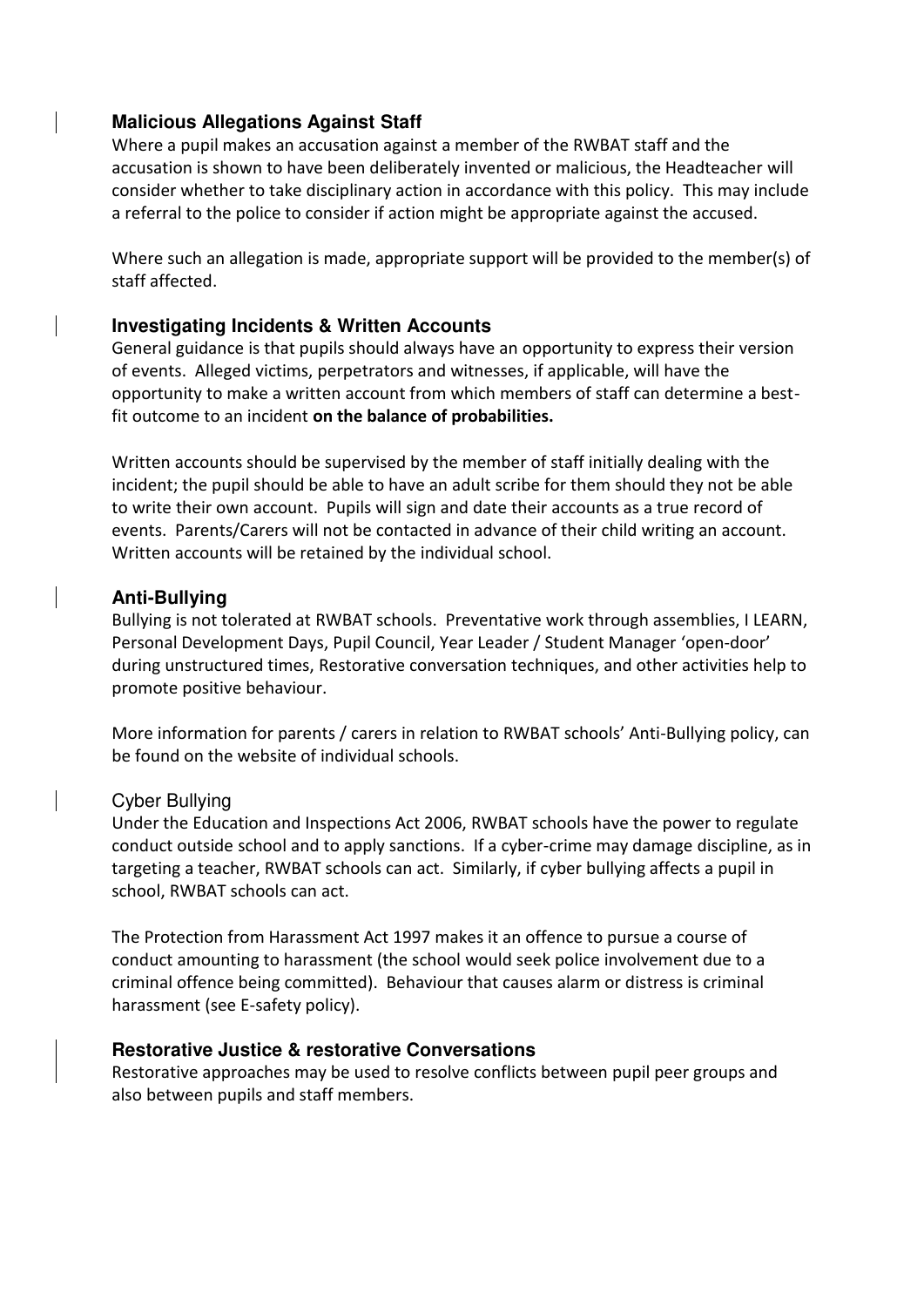# <span id="page-9-0"></span>**Pupil Support Systems**

Each RWBAT school recognises its legal duty under the Equality Act 2010 to prevent pupils with a protected characteristic from being at a disadvantage. Consequently, our approach to challenging behaviour may be differentiated to cater to the needs of the pupil. The school's Special Educational Needs Co-ordinator will evaluate a pupil who exhibits challenging behaviour to determine whether they have any underlying needs that are not currently being met. Where necessary, support and advice will also be sought from specialist teachers, an educational psychologist, medical practitioners and/or others, to identify or support specific needs.

When acute needs are identified in a pupil, we will liaise with external agencies and plan support programmes for that child. RWBAT schools will work with parents to create the plan and review it on a regular basis

Additionally, RWBAT pupils have access to wide-ranging support in schools, which may include some or all of the following: Non-teaching pastoral support staff, Time-out cards, consequences to avoid exclusion, Peer Mentors, Personalised Learning Centres, Timetable modifications, Referrals to external agencies such as Education Psychology or TAMHS, Mentoring, small group SMEH interventions.

# <span id="page-9-1"></span>**Communication**

Effective communication between and across various stakeholders is important in developing strong relationships and dealing effectively with incidents and in promoting high standards of behaviour and learning.

## **Communication with the Local Authority**

As Academies, RWBAT schools still work closely with officers in the Local Authority in order to produce effective strategies for combating all forms of inappropriate behaviour.

# **Pupils being spoken to by Police/PCSO's in RWBAT schools**

The situation tends to fall into one of two categories:

- 1. INFORMAL The Police Officer and PCSO's (Police Community Support Officers) associated with our school localities may drop in to RWBAT schools at any time and may chat to pupils at break and lunch time and after school on an informal basis. Pupils can feel free during these times to discuss any worries or concerns that they may have, as we feel PCSOs are a part of the extended school community.
- 2. There may be occasions when staff elicit the support of the Police/PCSO when dealing with matters such as theft, cyber bullying, anti-social behaviour etc. This is not a formal interview (See Point 2) and in these cases a member of staff will sit with the pupil(s) involved and, out of professional courtesy, parents/carers will be informed that a conversation has taken place to help pupils and the school resolve any concerns. Parents *may not* be contacted in advance.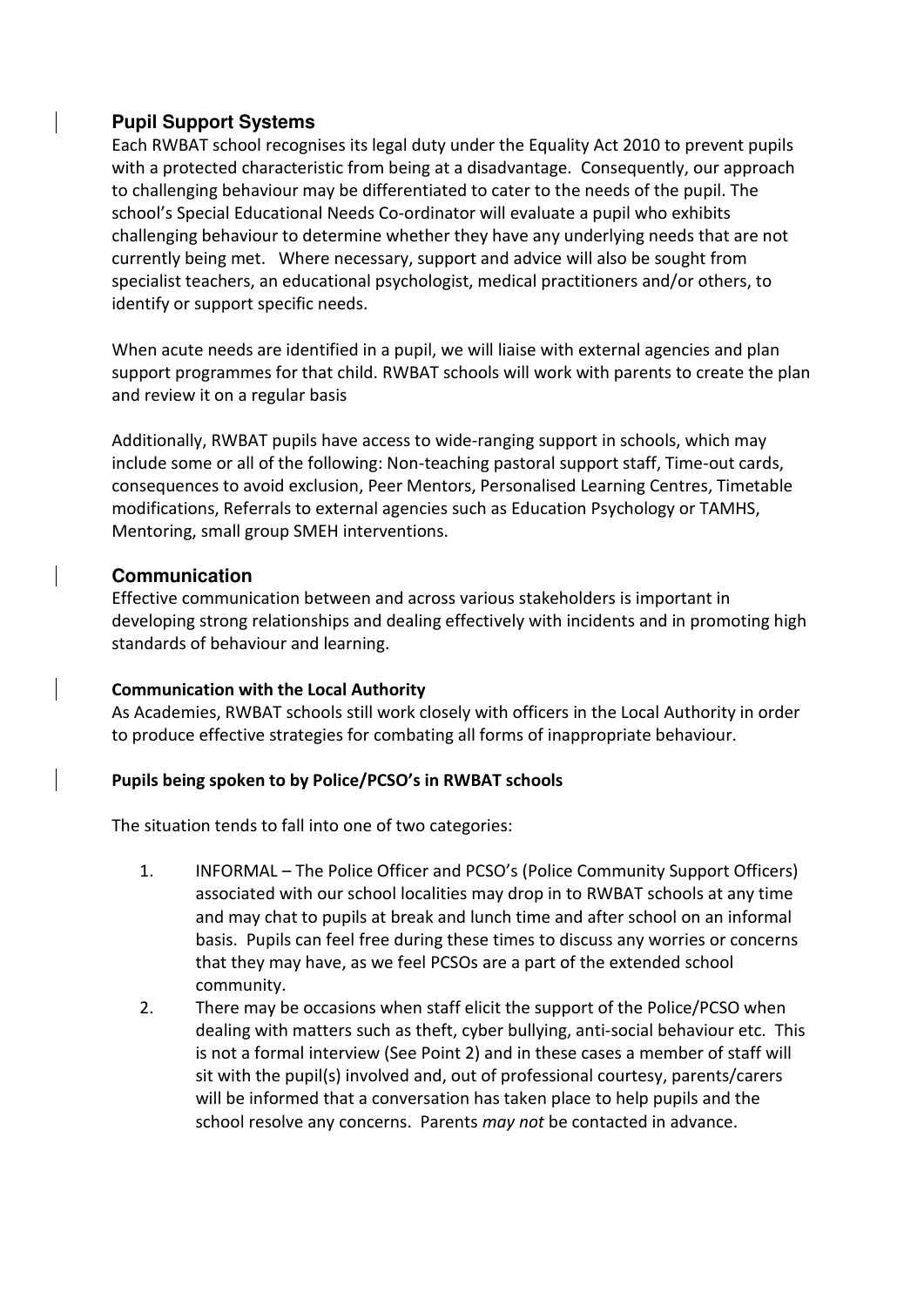2. FORMAL – There may be occasions when the Police and PCSO's will need to formally interview a pupil. If this is the case then advice will be taken at the time, usually by a senior member of staff if they are available, if not an appropriate member of the Student Support Team, as to whether the parent should be contacted to inform them. On rare occasions a school may be instructed by the Police NOT to make contact with the parent/carer; this is usually because it may jeopardise the Police investigation. In the majority of cases parents/carers are informed of police involvement and they are requested to come into the school.

There are also cases when police will need to act with urgency and immediacy to protect pupil and staff welfare or to preserve evidence. In cases like this, parents will be notified when deemed appropriate by the school.

# <span id="page-10-0"></span>**Use of Reasonable Force**

Any use of force by RWBAT staff will be reasonable, proportionate and lawful. Reasonable force will be used in accordance with the DfE guidance *Use of reasonable force: advice for head teachers, staff and governing bodies* and only when immediately necessary and for the minimum time necessary to prevent a pupil from doing or continuing to do any of the following:

- committing a criminal offence
- injuring themselves or others
- causing damage to property, including their own, engaging in any behaviour prejudicial to good order and discipline at the school or among any of its pupils, whether that behaviour occurs in a classroom or elsewhere.

Where restraint is used by staff, this is recorded in writing and the pupil's parents will be informed about incidents involving the use of force. Force is never used as a form of punishment.

More information for parents / carers in relation to the Use of Reasonable Force can be found on the website of individual schools.

# <span id="page-10-1"></span>**Searching Pupils**

Informed consent**:** RWBAT staff may search a pupil with their consent for any item. Appropriate consideration will be given to factors that may influence the pupil's ability to give consent.

If the pupil refuses, sanctions will be applied in accordance with this policy.

Searches without consent: In relation to prohibited items, as defined below, a Headteacher, and staff authorised by the Headteacher, may search a pupil or their possessions, without their consent, where they have reasonable grounds for suspecting that a pupil has a prohibited item in their possession. Searches without consent will only be carried out on RWBAT school premises or where the member of staff has lawful control or charge over the pupil, for example, on school trips.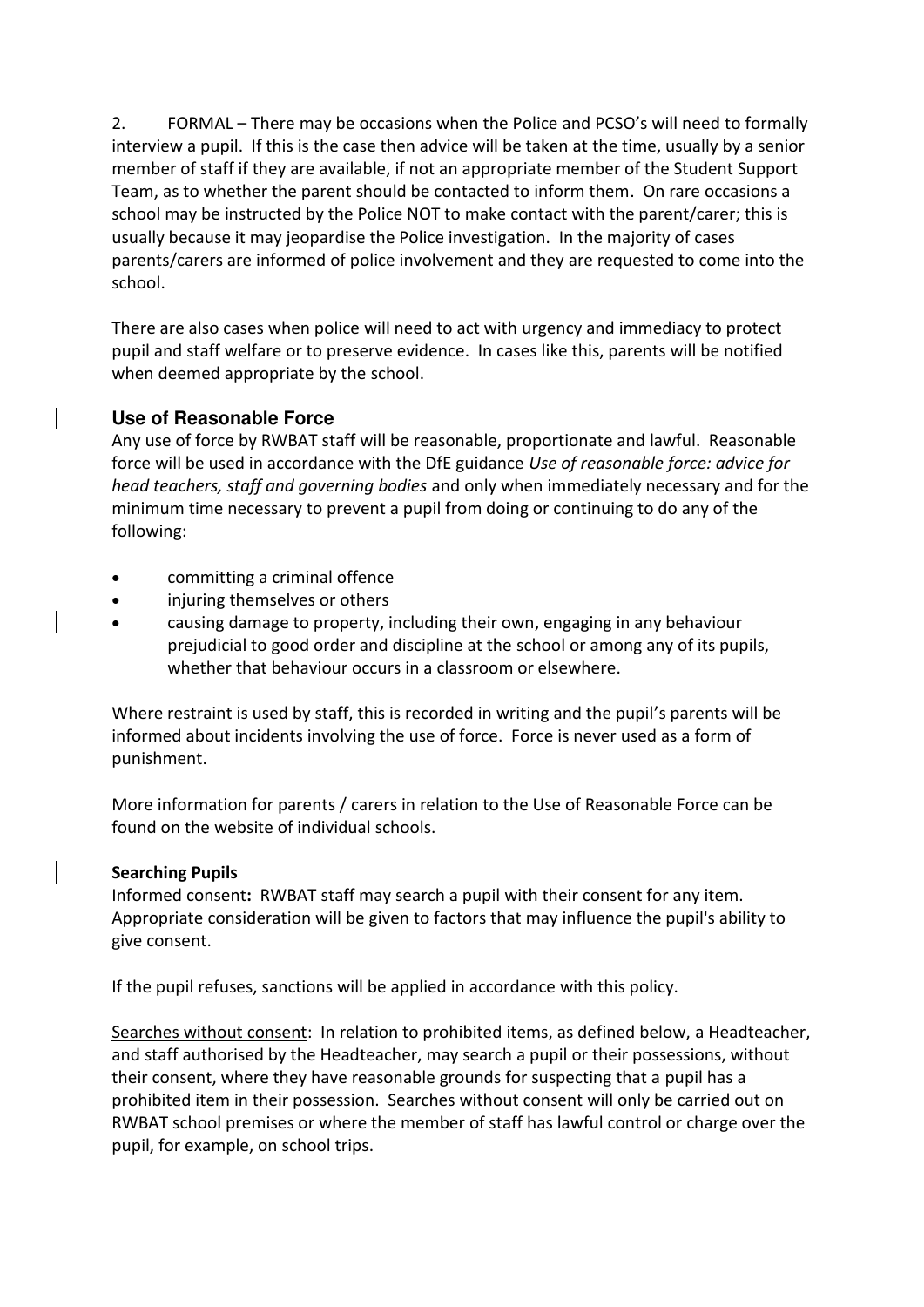**Prohibited [banned] items**: Inlcudes: knives, blades or weapons, alcohol, illegal drugs and stolen items, tobacco and cigarette papers, lighters, vapours, fireworks, tools, pornographic images and any other items as defined as such from time to time. It shall also include any article that a member of staff reasonably suspects has been, or is likely to be, used to commit an offence or to cause personal injury to, or damage to the property of, any person including the pupil; any item banned by the school rules identified as being an item which may be searched for; and any other items as defined in law as such from time to time.

Searches generally: If staff believe a pupil is in possession of a prohibited item, it may be appropriate for a member of staff to carry out:

- a search of outer clothing; and / or
- a search of school property, e.g. pupils' lockers; and / or
- a search of personal property (e.g. bag or pencil case within a locker).

Searches will be conducted in such a manner as to minimise embarrassment or distress. Any search of a pupil or their possessions will be carried out in the presence of the pupil and another member of staff.

Where a pupil is searched, this will be conducted by members of staff of the same gender as the pupil, however, where a member of staff reasonably believes that there is a risk that serious harm will be caused to a person if the search is not conducted immediately and it is not reasonably practicable to summon another member of staff, a search may be conducted by a member of the opposite sex with a witness present.

Where the Headteacher, or staff authorised by the Headteacher, find anything which they have reasonable grounds for suspecting is a prohibited item, they may seize, retain and dispose of that item as appropriate.

Searching and screening pupils is conducted in line with the DfE's [latest guidance on](https://www.gov.uk/government/publications/searching-screening-and-confiscation)  [searching, screening and confiscation](https://www.gov.uk/government/publications/searching-screening-and-confiscation) and further information can be found in the Searching, Screening and Confiscation Policy

## **Telling Parents and Dealing with Concerns**

RWBAT schools are not required to inform parents before a search takes place or to seek their consent to search their child.

- 1. The member of staff must decide in each particular case what constitutes reasonable grounds for suspicion. For example, they may have heard other pupils talking about the item or they might notice a pupil behaving in a way that causes them to be suspicious.
- 2. The powers allow school staff to search regardless of whether the pupil is found after the search to have that item. This includes circumstances where staff suspects a pupil of having items such as illegal drugs or stolen property which are later found not to be illegal or stolen.
- 3. Authorised school staff can view CCTV footage in order to support decision-making as to whether to conduct a search for an item.
- 4. There is no legal requirement to make or keep a record of a search, although schools will do so.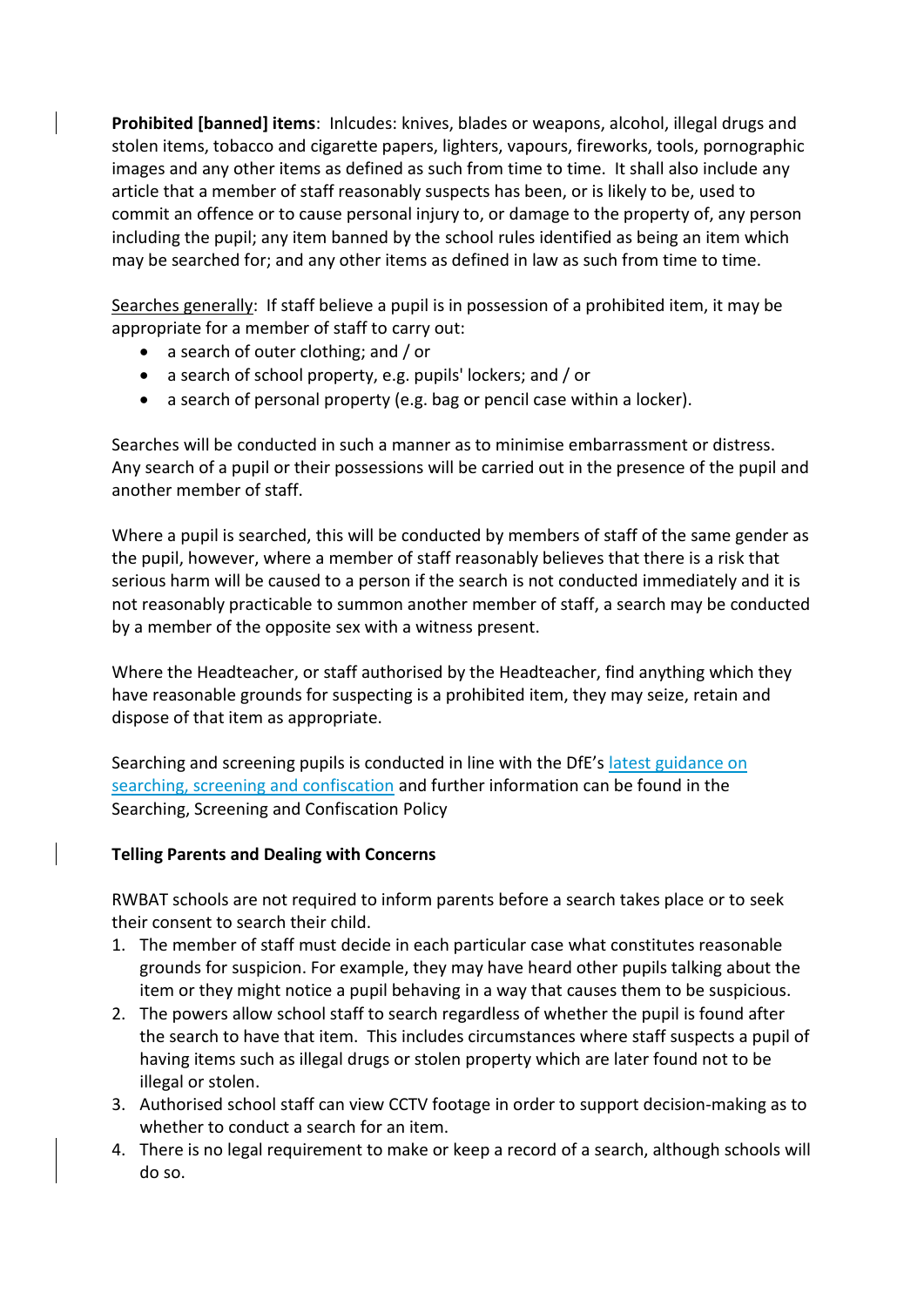5. Schools should inform the individual pupil's parents or carers where alcohol, illegal drugs or potentially harmful substances are found, though there is no legal requirement to do so.

Concerns about searching should be dealt with through the normal school complaints procedure.

# **Monitoring, Evaluation and Review**

The effectiveness and impact of the Behaviour for Learning Policy will be monitored through the collection and collation of evidence including:

- Achievement data (progress checks)
- Lesson observation, Learning Walk and Climate Walk data
- Local Governor Body Focus Day
- Attendance data
- Information Management System Behaviour Log data (positive and negative)
- Exclusions data
- Internal Exclusion Room data
- Social, emotional scaling tools
- Pupil & Staff Voice exercises
- Reports to the RWBAT Trust

Performance will also be monitored and evaluated through Line Management meetings.

By evaluating the success of the policy, RWBAT schools will consider to what extent:

- Combined use of Fixed Term Exclusions and IER have reduced
- Monitoring and evaluation processes judge Personal Development, Behaviour & Welfare to be good or outstanding
- In school variance of focus groups, ethnicity and gender is reduced.

Particular attention will be given to the data for vulnerable pupils to ensure that appropriate interventions are in place to support them.

The regular internal procedures for monitoring behaviour are outlined in RWBAT school's Quality Assurance (QA) Calendar.

**Day to day procedures that ensure the smooth operational practice may be changed at the discretion of the Deputy Headteacher and Headteacher, and reported to Governors & Trustees retrospectively.** 

## <span id="page-12-0"></span>**Training**

RWBAT staff are provided with training on managing behaviour as part of their induction process. Behaviour management will also form part of continuing professional development.

## **Related Documentation for Staff**